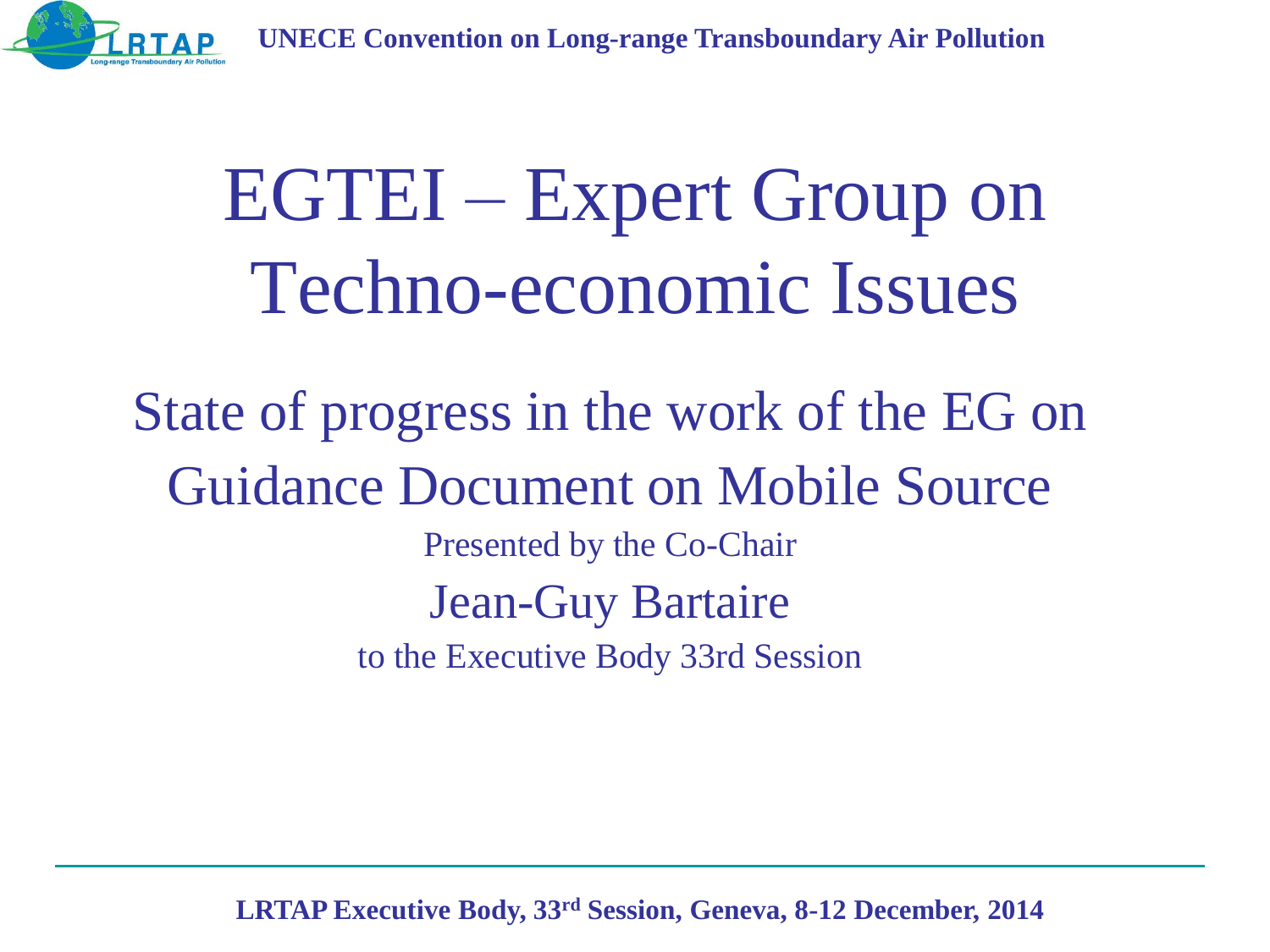

**2014–2015 workplan for the implementation of the Convention**

#### **Task 2.2.2**

*Develop guidance document on control techniques for emissions of sulphur, NOx, VOCs and dust (including PM10, PM2.5 and black carbon) from mobile sources and its translation into Russian.* 

An European Commission (DG Environment) project was established (Dec. 2013 – Dec. 2014 ) , by service contract to EMISIA and IIASA on :

*'Best available technologies for emission control techniques on mobile sources'*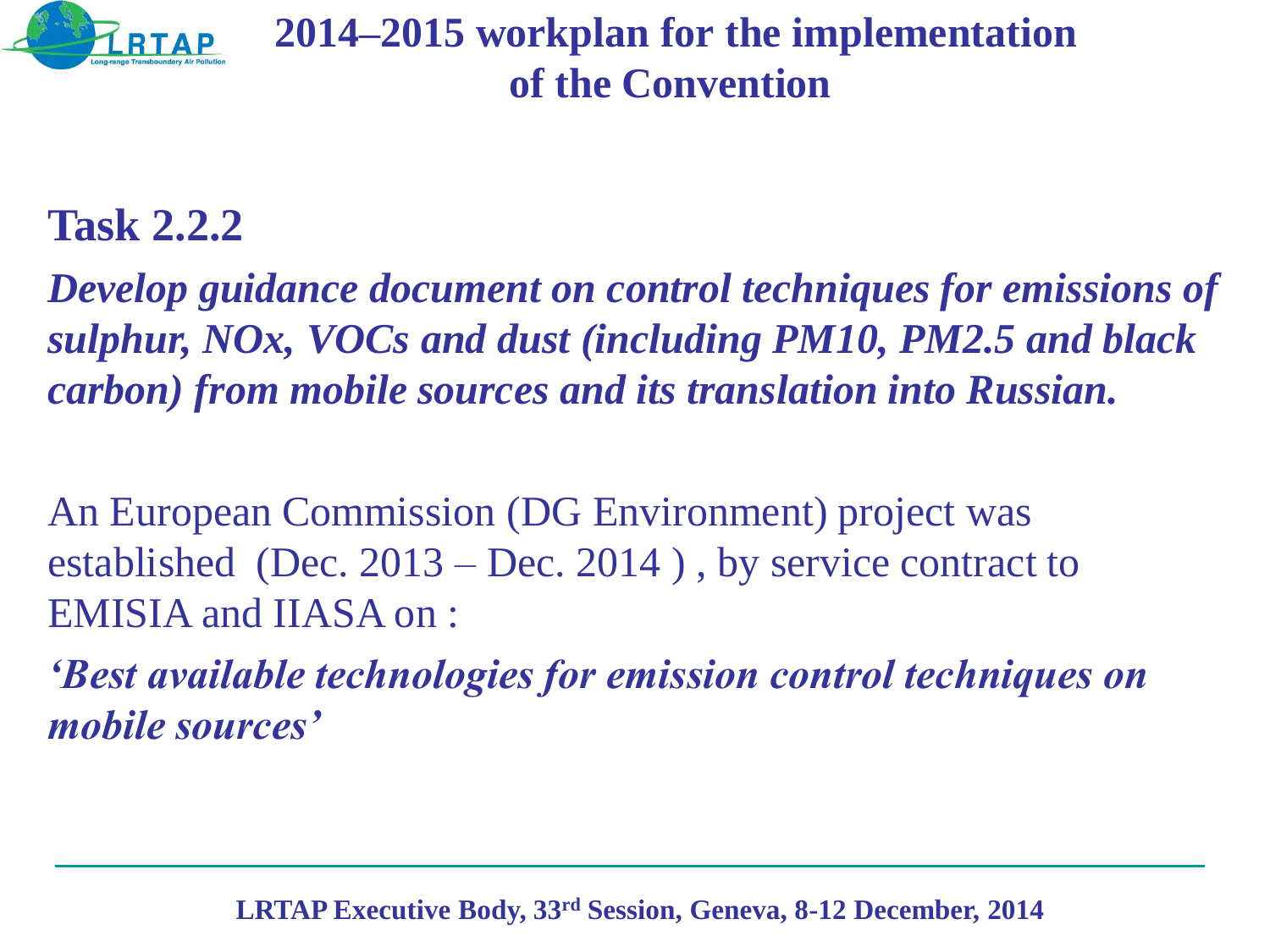

#### **2014–2015 workplan for the implementation of the Convention**

**Task 2.2.2**

The preliminary results were presented at the ad hoc meeting held back to back annual meeting of EGTEI, in Brussels on the 9-10 October 2014.

**24 participants** attended the ad hoc meeting including representatives from Parties. Industrial Associations, Transport Authoritie, civil society and the EU Commission.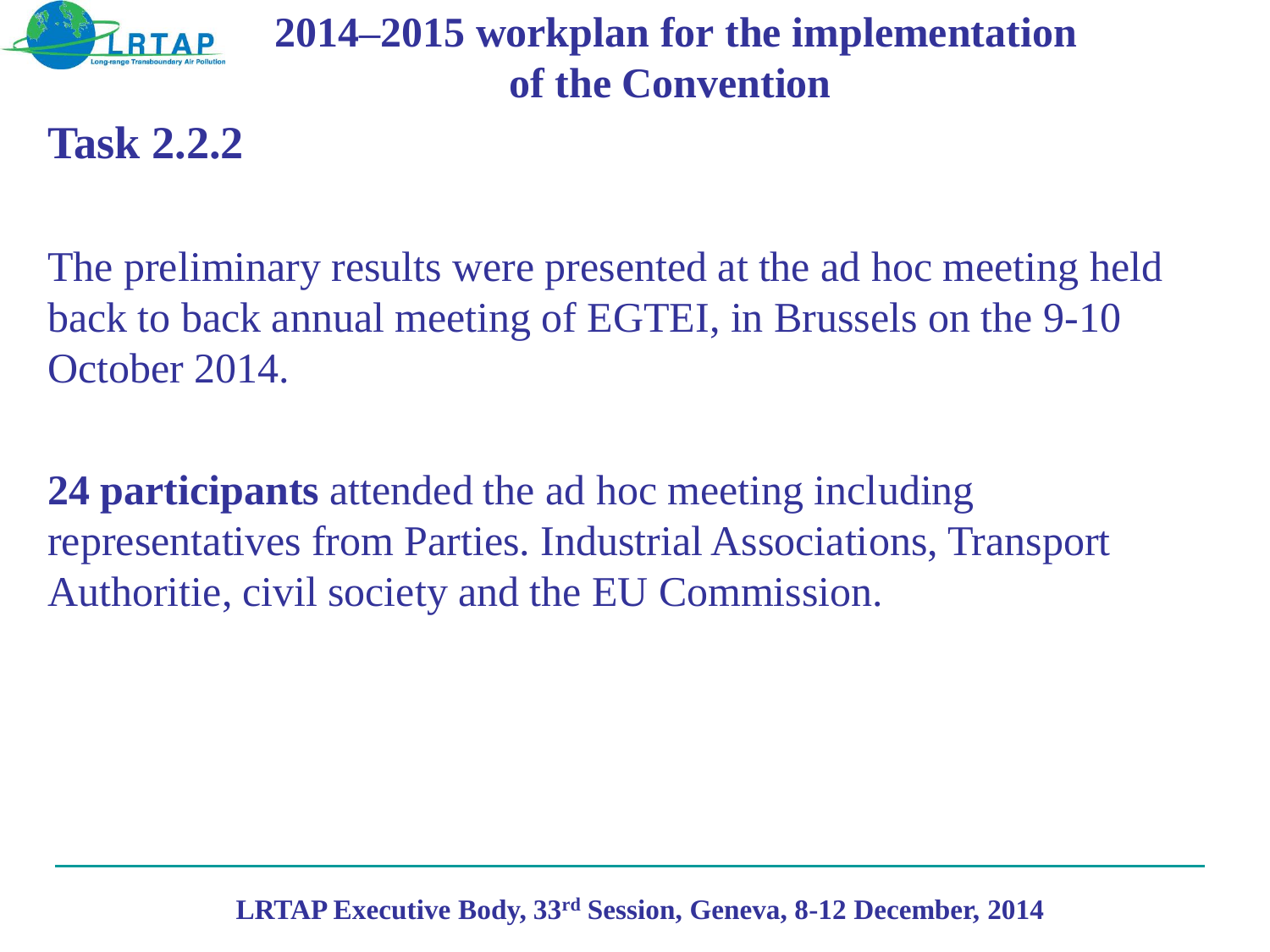

**Preliminary results of the work on Mobile Sources**

*EMISIA and IIASA presented a draft version of*:

### **Technical review and assessment of emission control techniques on mobile sources**

(*a complete review of the best available technologies, applications, efficiencies etc*.)

## **DRAFT Guidance document on control techniques for mobile sources (Guidance Document to the Gothenburg Protocol)**

(*An initial draft version of the guidance document* )

As usual the draft documents have been examined by the EGTEI experts and comments, amendments, suggestions etc. collected for the review by IIASA/EMISIA to provide the revised draft guidance document.

The final version of the above documents will be released to EGTEI, by the EU Commission, at the end of January 2015.

**LRTAP Executive Body, 33rd Session, Geneva, 8-12 December, 2014**